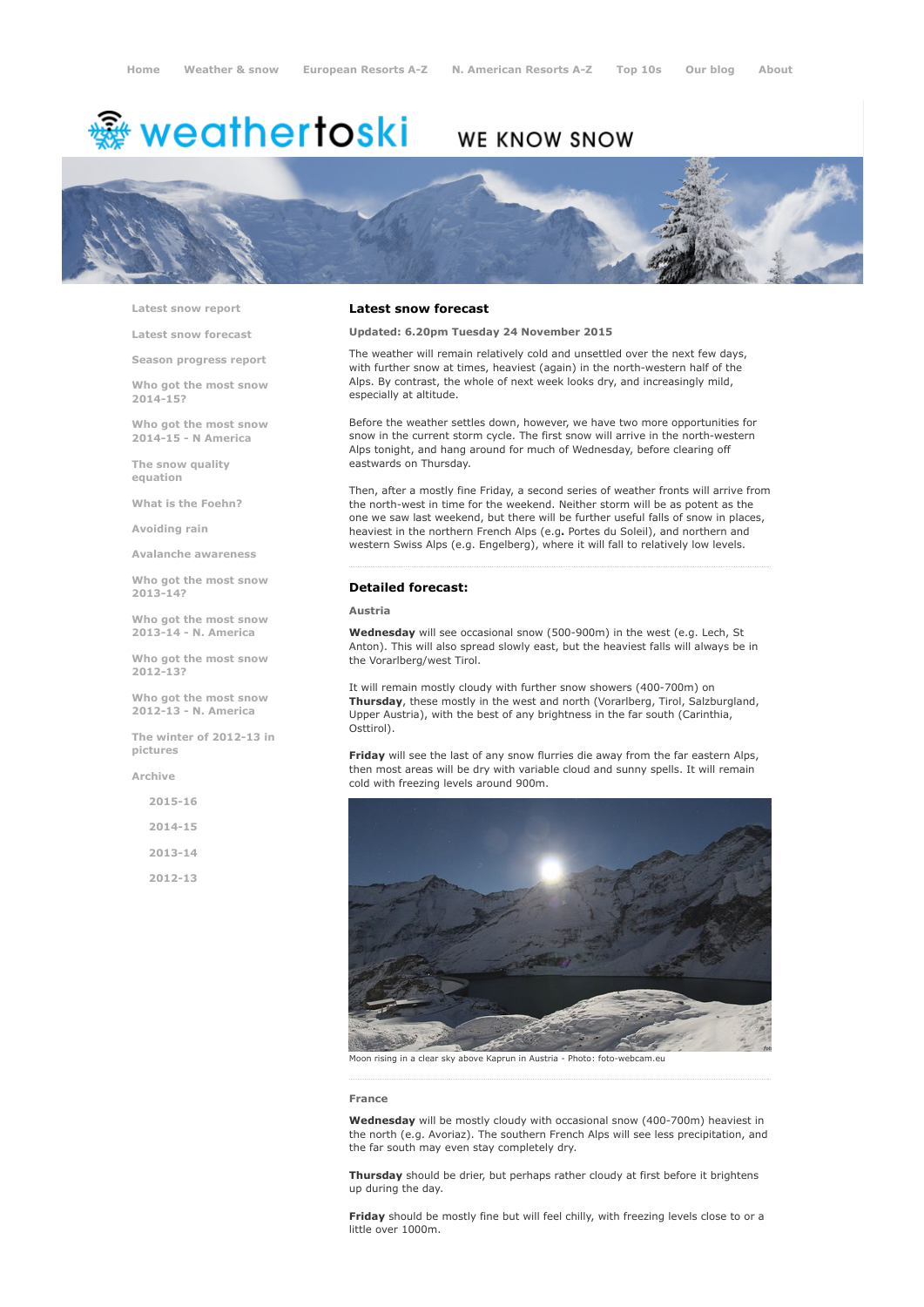

conditions in the Alps? [Contact](http://www.weathertoski.co.uk/about-1/contact-us/) us and we'll do our best to answer it...

E: [info@weathertoski.co.uk](mailto:fraser@weathertoski.co.uk)

T: +44 (0)20 3151 3154



Dusk in Les Gets - Photo: lesgets.com

### Italy

Wednesday will see variable cloud and occasional, mostly light snow showers (500-800m) here and there, mostly close to the border areas. However, many places will stay dry, with the best of any brightness in the far south-west.

On Thursday a few light flurries are still possible along the border areas in the east, but most places will be dry, if rather cold, with some sunny spells.

Friday should be mostly fine, but still quite cold with plenty of sunshine.



#### Switzerland

Wednesday will be mostly cloudy with snow at times (400-700m), heaviest in the west and north (e.g. Morgins, Engelberg), while some south-eastern areas see very little.

Thursday will see further snow showers (500m) in the northern and eastern Alps (e.g. Engelberg, Flumserberg), with the best of any brightness in the west and south (e.g. Zermatt, Verbier).

Friday should be mostly fine, if still rather cold.